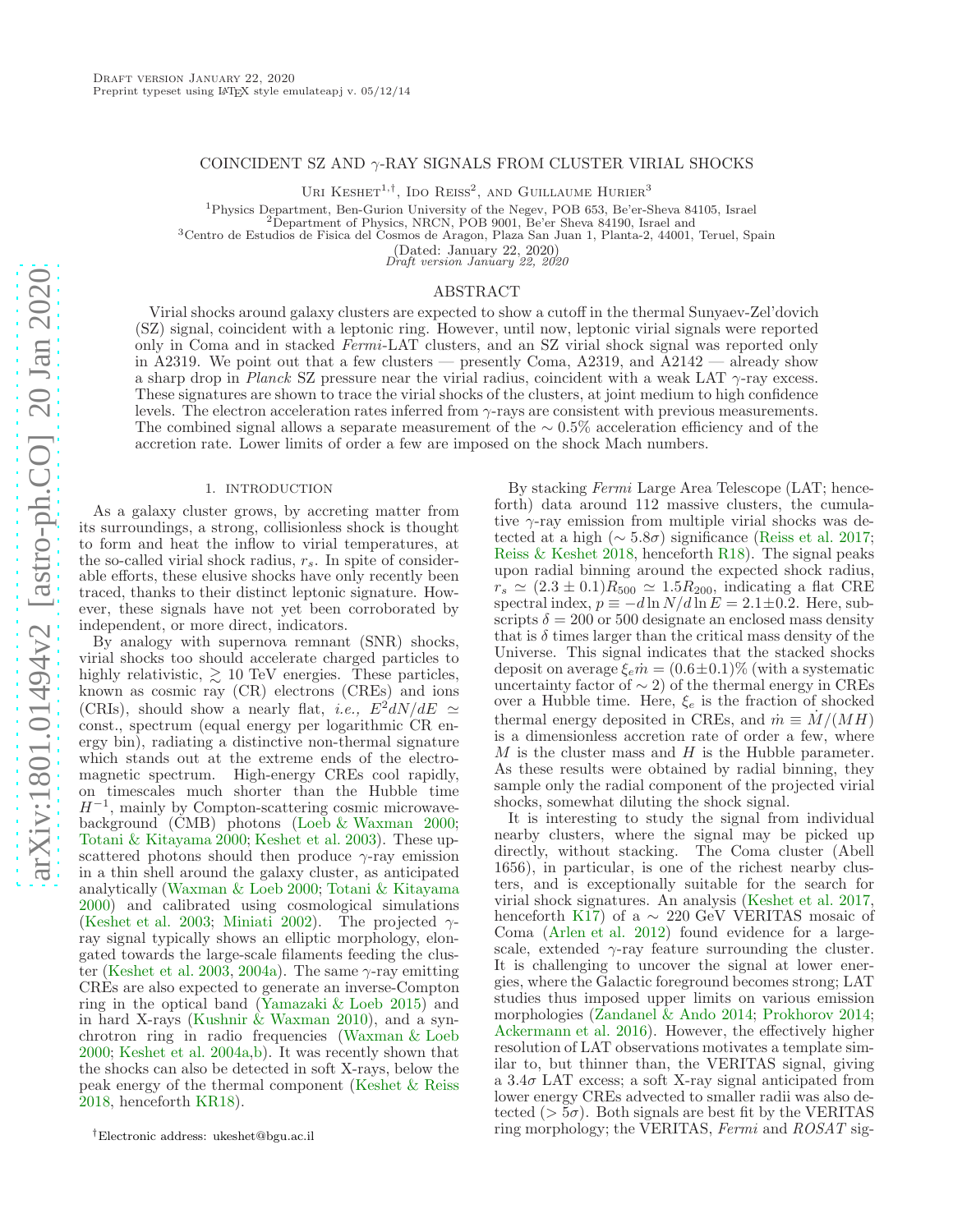nals all agree (within systematics) with the same CRE distribution, provided that  $p \approx 2.0{\text -}2.2$  [\(KR18\)](#page-8-9).

A more direct tracer of a virial shock, independent of particle acceleration, is its imprint on the thermal Sunyaev-Zel'dovich (SZ; [Sunyaev & Zeldovich 1972](#page-8-16)) signal. This distortion of the CMB field, produced as CMB photons traverse the hot intracluster medium (ICM), provides a direct measure of the Comptonization y parameter. The shock should then present as a sharp outward radial drop in the y-parameter, localized near the virial shock [\(Kocsis et al. 2005](#page-8-17)). Preliminary evidence was found for a correlation between the  $\gamma$ -ray signature in Coma and the y-parameter drop inferred from WMAP [\(K17](#page-8-12)). Accurately measuring the SZ effect at sufficiently high sensitivity and resolution is challenging, but has recently become feasible thanks to the  $\check{y}$ parameter maps prepared by the *Planck* collaboration [\(Planck Collaboration et al. 2016](#page-8-18)). Indeed, the first firm detection  $(8.6\sigma)$  of the virial SZ drop was recently reported by [Hurier et al.](#page-8-19) [\(2019](#page-8-19), henceforth [H19](#page-8-19)). An SZ detection is clean, in the sense that a sufficiently sharp  $y(r)$  drop can be unambiguously identified as an accretion shock.

Here, we present a combined analysis of *Planck* yparameter maps and of *Fermi*-LAT data around select galaxy clusters, to test if virial shocks can be identified at a high confidence level through coinciding SZ drops and  $\gamma$ -ray signals. While photon statistics and resolution limit the LAT virial signal of an individual cluster to low confidence levels, and the drop in  $y(r)$  is smoothed by projection, combining  $\gamma$ -rays and SZ can overcome these difficulties. As we show, a high-significance joint detection not only supports the viability of the  $\gamma$ -ray and SZ signals, but also corroborates the association of the  $\gamma$ -ray signal with the virial shock, confirms that the virial shock is a strong, collisionless shock, and provides measures of the shock Mach number, the accretion rate, and the CRE acceleration efficiency. We choose to study two clusters that already have published radial, azimuthally-averaged SZ profiles, namely Coma [\(Khatri & Gaspari 2016\)](#page-8-20) and Abell 2319 [\(Ghirardini et al. 2017](#page-8-21)). A third cluster — Abell 2142 — is selected as a test-case, based on its high mass and data availability.

The paper is arranged as follows. Our analysis methods are presented in §[2.](#page-1-0) The Coma cluster is analyzed in §[3,](#page-3-0) A2319 in §[4,](#page-4-0) and A2142 in §[5.](#page-5-0) The results are then summarized and discussed in §[6.](#page-6-0) We adopt a flat ΛCDM cosmological model with a Hubble constant  $H_0 = 70$  km s<sup>-1</sup> Mpc<sup>-1</sup> and a mass fraction  $\Omega_m = 0.3$ . Assuming a 76% hydrogen mass fraction gives a mean particle mass  $\bar{m} \simeq 0.59m_p$ . An adiabatic index  $\Gamma = 5/3$ is assumed. Confidence intervals are 68% for one parameter. The results are primarily quantified in terms of an overdensity  $\delta = 500$ . Accordingly, we define a normalized angular distance  $\tau \equiv \theta/\theta_{500}$  from the center (defined as the X-ray peak) of the cluster.

#### 2. METHOD

<span id="page-1-0"></span>We extract the parameters of the analyzed clusters from the Meta Catalog of X-ray Clusters (MCXC; [Piffaretti et al. 2011](#page-8-22)). In addition to the location of each cluster on the sky and its  $R_{500}$  radius, the catalog specifies the redshift  $z$  of each cluster, so the corresponding angular radius  $\theta_{500}$  can be computed. To model the virial

shock and infer the acceleration efficiency from leptonic signals, we also require (see [R18\)](#page-8-11)  $M_{500}$ , the mass enclosed inside  $R_{500}$ . In most of the analysis, we assume that the gas distribution in each cluster is spherical. For Coma, which shows evidence for an elongated signature at large radii, we also examine an underlying prolate distribution. The parameters of the clusters and the results of their analyses are summarized in Table [1.](#page-7-1)

To model the signals and estimate their significance, we use a maximal likelihood (minimal  $\chi^2$ ) analysis. The likelihood  $\mathcal L$  is related to the  $\chi^2$  distribution of squared normalized errors by

$$
\ln \mathcal{L} = -\frac{1}{2} \sum_{\epsilon, \tau} \chi^2(\epsilon, \tau) , \qquad (1)
$$

where the sum is carried over the photon energy bands  $\epsilon$ and the radial bins  $\tau$ . The test statistics [\(Mattox et al.](#page-8-23) [1996\)](#page-8-23) TS, defined as

$$
TS = -2\ln \frac{\mathcal{L}_{max,-}}{\mathcal{L}_{max,+}} = \chi_{-}^{2} - \chi_{+}^{2} , \qquad (2)
$$

can then be computed. Here, subscript '−' (subscript '+') refers to the likelihood without (with) the modelled signal, maximized over any free parameters. Confidence levels are computed by assuming that TS has a  $\chi^2$  distribution, where  $n = n(+) - n(-)$  is the number of free parameters added by modeling the signal [\(Wilks 1938\)](#page-8-24).

# 2.1. *SZ analysis*

<span id="page-1-2"></span>We generate the radially binned profile of the Comptonization parameter in each cluster, as a vector  $y$ , following the standard SZ analysis protocol [\(Planck Collaboration et al. 2013;](#page-8-25) [Hurier et al.](#page-8-26) [2013;](#page-8-26) [Planck Collaboration et al. 2016;](#page-8-18) [Ghirardini et al.](#page-8-21) [2017\)](#page-8-21), as described in [H19](#page-8-19). The Comptonization parameter for each line of sight l is defined as

<span id="page-1-1"></span>
$$
y = \frac{\sigma_T}{m_e c^2} \int P \, dl \tag{3}
$$

giving the dimensionless line-of-sight integral of the electron pressure P. Here,  $\sigma_T$  is the Thomson cross section,  $m_e$  is the electron mass, and c is the speed of light.

We construct an SZ map for each cluster, with a 7′ FWHM angular resolution, using the Modified Internal Linear Combination Algorithm (MILCA; [Hurier et al.](#page-8-26) [2013\)](#page-8-26). Each map is azimuthally averaged and binned onto concentric annuli of 2′ thickness. The resulting profiles are shown for Coma in Figure [1,](#page-4-1) for A2319 in Figure [2,](#page-5-1) and for A2142 in Figure [4.](#page-6-1) The local background offset  $y_b$  is assumed uniform in each cluster, and treated as a free parameter; the figure ordinates are offset for presentation purposes.

Due to the moderate angular resolution of the *Planck* survey, the y-map is over-sampled, introducing correlations between pixels that propagate into the radial profiles; additional correlations are induced by the intrinsic *Planck* noise properties. The covariance matrix  $C_p$  of the binned  $\hat{y}$  profile is estimated using 1000 simulations of inhomogeneous correlated gaussian noise. The error bars in the figures represent only the (square root of the) diagonal of this covariance matrix.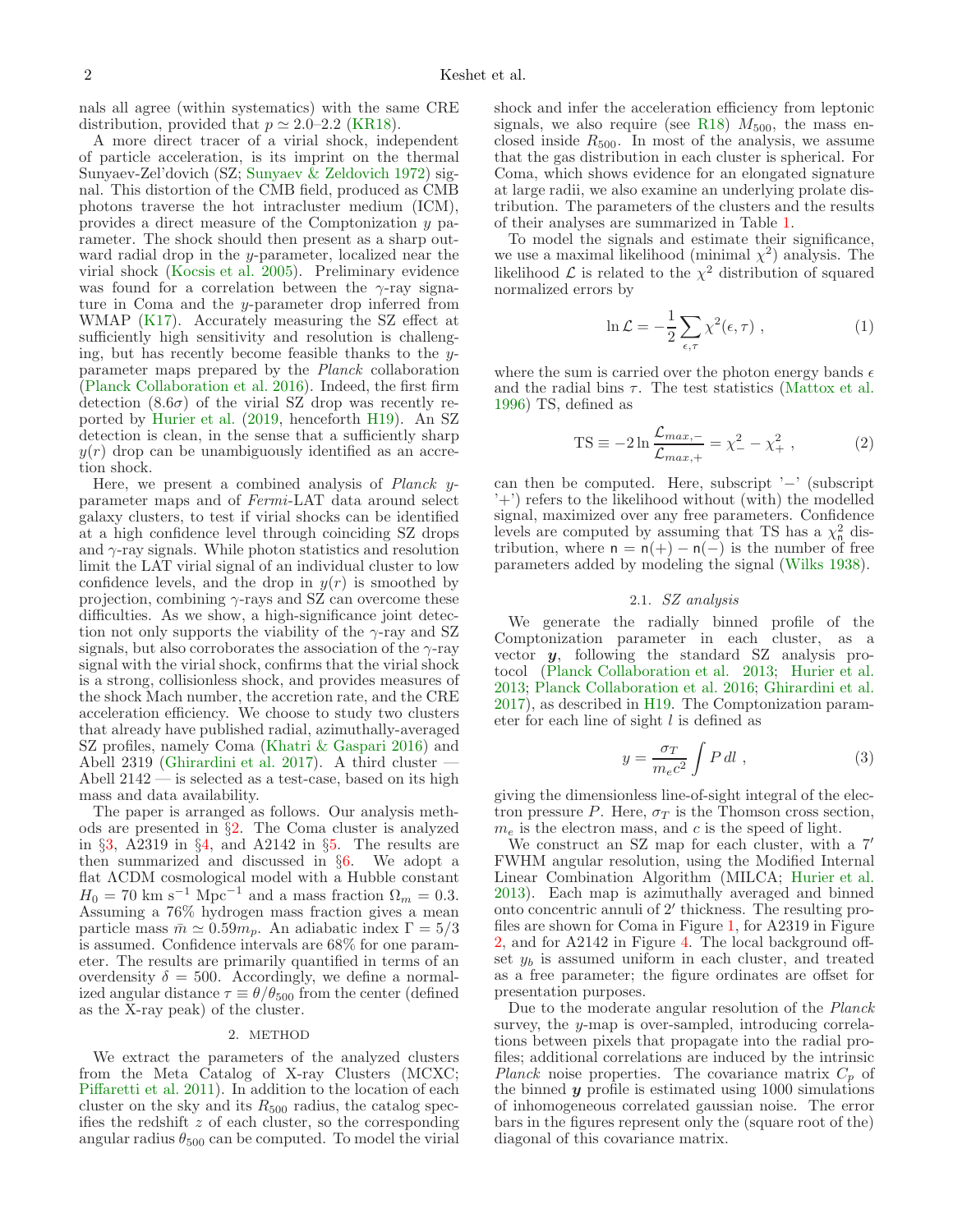The y-map in each cluster is modelled by the line of sight integration Eq. [\(3\)](#page-1-1) over the ICM pressure. In general, we assume spherical symmetry,  $P(r) = P(r)$ ; deviations from sphericity are examined in §[3.](#page-3-0) We first model the gas without a virial shock, using the generalized NFW profile (gNFW; [Navarro et al. 1996,](#page-8-27) [1997\)](#page-8-28),

<span id="page-2-3"></span>
$$
P_0(r) \propto r^{-\gamma} \left[1 + Cr^{\alpha}\right]^{(\gamma - \beta)/\alpha}, \qquad (4)
$$

where  $\alpha$ ,  $\beta$ ,  $\gamma$ , and C are free parameters. We also consider a simpler, isothermal  $\beta$ -model,

<span id="page-2-4"></span>
$$
P_0(r) \propto \left(1 + r^2/r_c^2\right)^{-3\tilde{\beta}/2} , \qquad (5)
$$

where  $\hat{\beta}$  and the core radius  $r_c$  are free parameters; this simpler form allows the integration to be carried out analytically. An overall normalization and  $y<sub>b</sub>$  are two additional free parameters in each model.

The resulting y-map of each model is analyzed similarly to the data: convolved with a 7′ FWHM filter and binned onto the same 2′ radial bins, to give a binned radial vector  $y_m$ . The free parameters of the model are then determined by maximizing the likelihood. The uncertainties are assumed to follow Gaussian statistics, such that

$$
\chi^2 = (\boldsymbol{y} - \boldsymbol{y}_m) C_p^{-1} (\boldsymbol{y} - \boldsymbol{y}_m)^T . \tag{6}
$$

Next, each model is generalized to account for the presence of a shock. A simple model for an internal shock is given by

<span id="page-2-0"></span>
$$
P(r) = P_0(r) \times \begin{cases} 1 & \text{for } r \le r_s \\ q^{-1} & \text{for } r > r_s \end{cases} \tag{7}
$$

The shock radius  $r_s$  and the fractional pressure jump  $q > 1$  across it constitute two additional free parameters. This model, which assumes the same pressure slope both upstream and downstream of the shock, is more appropriate for a weak ICM shock than it is for a virial shock.

For better modeling of the virial shock, we replace the upstream region  $r > r_s$  with pristine accreted gas. The infalling gas is approximated as in free fall,  $v \propto r^{-1/2}$ , so mass conservation implies a  $\rho \propto \dot{M}/(r^2 v) \propto r^{-3/2}$  mass density profile. Adiabaticity then yields  $P(r > r_s) \propto$  $\rho^{\Gamma} \propto r^{-3\Gamma/2} = r^{-5/2}$ , so the pressure profile is given by

<span id="page-2-1"></span>
$$
P(r) = \begin{cases} P_0(r) & \text{for } r \le r_s; \\ q^{-1} P_0(r_s) (r/r_s)^{-5/2} & \text{for } r > r_s. \end{cases}
$$
 (8)

As virial shocks are expected to be strong, we also consider a model in which  $q \to \infty$  in Eqs. [\(7\)](#page-2-0) or [\(8\)](#page-2-1); this leaves  $r_s$  as the single shock parameter.

We simultaneously fit the free parameters of the different models, with and without a shock. In all cases, we find a substantial, at least  $3\sigma$  improvement in the fit when including a virial shock. The ICM shock profile Eq. [\(7\)](#page-2-0) is marginally disfavored in all cases with respect to the virial shock profile Eq. [\(8\)](#page-2-1). A strong shock is favored; in some cases  $q^{-1}$  is consistent with zero. Given q, the Mach number  $\tilde{\Upsilon}$  of the shock may be computed as

$$
\Upsilon = \sqrt{\frac{q(\Gamma + 1) + \Gamma - 1}{2\Gamma}} = \sqrt{\frac{4q + 1}{5}}.
$$
 (9)

This relation gives an estimate or a lower limit on Υ.

While the  $\beta$  model is only a simple, special case of the gNFW model, the two models yield very similar shock parameters, well within statistical confidence intervals. The  $\beta$  model has the advantage of allowing for faster computations, both due to its fewer free parameters, and to its analytically-tractable integration along the line of sight even when introducing a shock with Eqs. [\(7\)](#page-2-0) or [\(8\)](#page-2-1). Generalizations for multiple shocks and deviations from sphericity are thus examined using the  $\beta$  model.

The confidence levels of shock detection obtained in the gNFW and  $\beta$  model variants are either comparable to each other, or higher in the  $\beta$  model. It is not a priori clear which model better captures the presence of the shock: the two additional free parameters of the gNFW model can follow the gas distribution better, but they may also mask the presence of the shock to some degree. When incorporating the virial shock, the  $\beta$  models give  $\beta \simeq 1$ , as expected at large radii, and provide a very good fit to the data; the difference in TS with respect to the gNFW+shock counterpart is  $\lesssim 3$ .

Several convergence tests are used to test the robustness of our results. We examine if the results are sensitive to the radial range used in the analysis, ruling out spurious effects induced by structure at both small and large radii. We obtain comparable results when fitting profiles in linear vs. logarithmic  $r-y$  space. We test y parameter profiles prepared with the Needlet Internal Linear Combination algorithm (NILC; [Delabrouille et al. 2009](#page-8-29)) instead of MILCA, obtaining similar results. Other convergence tests and variations in the models are described below, on a cluster-by-cluster basis.

### 2.2. *Gamma-ray analysis*

The  $\gamma$ -ray analysis is similar to that employed in [R18](#page-8-11) and in [KR18.](#page-8-9) We use the archival,  $\sim$  8 year, Pass-8 LAT data from the Fermi Science Support Center  $(FSSC)^1$  $(FSSC)^1$ , and the Fermi Science Tools (version v10r0p5). Pregenerated weekly all-sky files are used, spanning weeks 9–422 for a total of 414 weeks (7.9 yr), with ULTRA-CLEANVETO class photon events. We consider four logarithmically-spaced energy bands in the range 1–100 GeV. The data is discretized using a HEALPix scheme  $(G$ órski et al. 2005) of order 10. Point source contamination is minimized by masking the 95% (90% for A2319; see §[4\)](#page-4-0) containment area of each point source in the LAT 4-year point source catalog (3FGL; [Acero et al. 2015](#page-7-2)). The foreground is estimated by fitting a polynomial function to the cluster and its vicinity.

We bin the LAT data into concentric rings about the X-ray center of the cluster. For each photon energy band ǫ, and each radial bin centered on τ with width ∆τ, we define the excess emission  $\Delta n \equiv n - f$  as the difference between the number  $n$  of detected photons, and the number f of photons estimated from the fitted foreground. The significance of the excess emission in a given energy band  $\epsilon$  and radial bin  $\tau$  can then be estimated, assuming Poisson statistics with  $f \gg 1$ , as

<span id="page-2-5"></span>
$$
\nu_{\sigma}(\epsilon, \tau) \simeq \Delta n / \sqrt{f} \ . \tag{10}
$$

Next, we compute the  $\chi^2$  contribution of the excess counts  $\Delta n(\epsilon, \tau)$  with respect to the model prediction

<span id="page-2-2"></span> $<sup>1</sup>$  http://fermi.gsfc.nasa.gov/ssc</sup>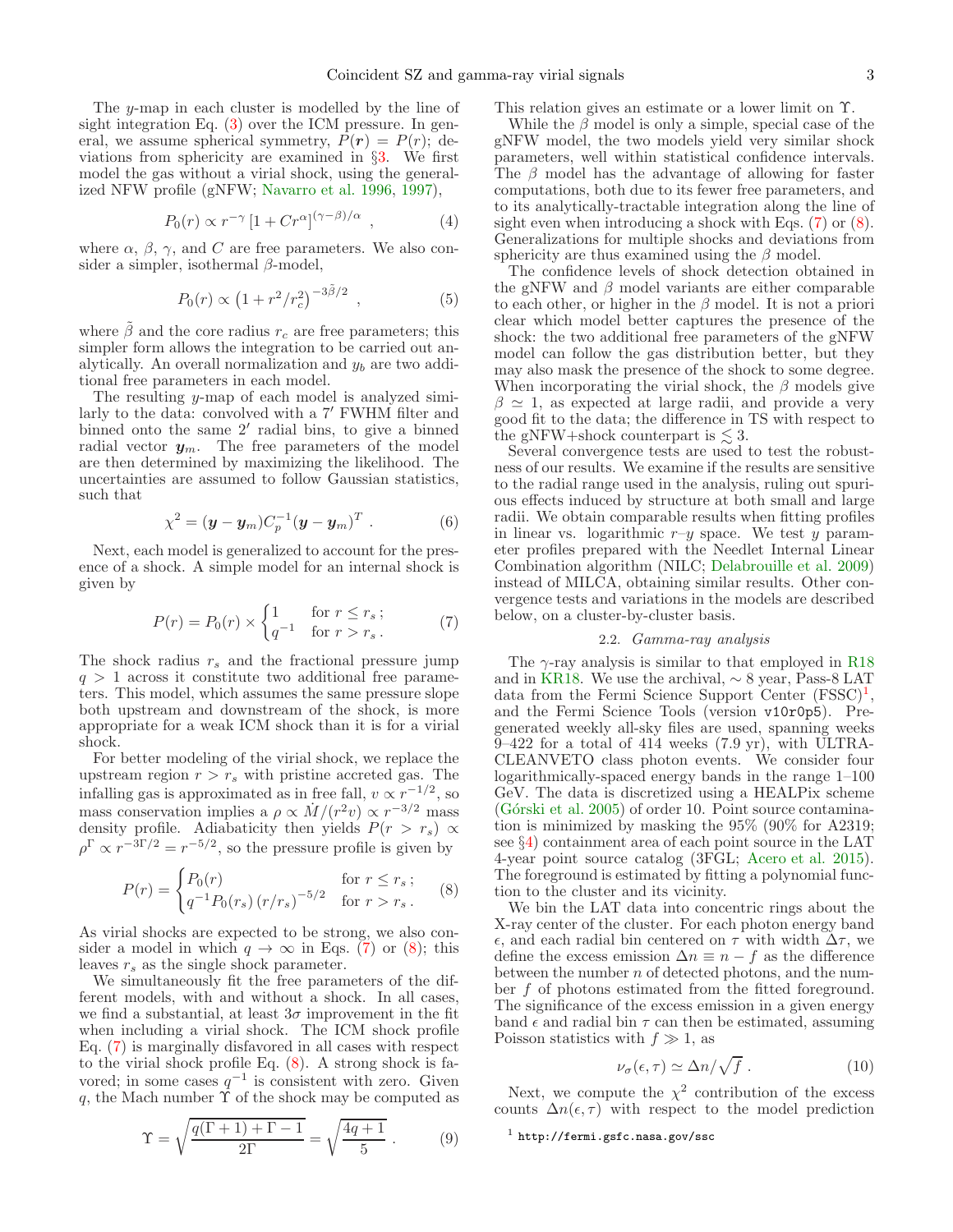$\mu(\epsilon, \tau)$ , for given  $\epsilon$  band and  $\tau$  bin,

$$
\chi^2(\epsilon, \tau, \mathcal{M}) = \frac{(\Delta n - \mu)^2}{f + \mu} \ . \tag{11}
$$

The likelihood  $\mathcal L$  is then related to the sum over all spatial bins and energy bands, as

$$
\ln \mathcal{L} = -\frac{1}{2} \sum_{\epsilon, \tau} \chi^2(\epsilon, \tau) . \tag{12}
$$

The (so-called shell) model  $\mu$  is based on leptonic emission from a thin shell in a  $\beta$ -model, as described in [K17](#page-8-12), [R18](#page-8-11), and [KR18](#page-8-9). The two free parameters describing the shock emission are its (normalized) radius  $\tau_s$ , and the CRE acceleration rate  $\xi_e \dot{m}$ . Another (so called planar) model we consider assumes that accretion is confined to the plane of the sky, so the emission takes the form of a ring; this model uses the same two free parameters [\(KR18\)](#page-8-9). We also consider a one-parameter model, in which the parameter  $\xi_e \dot{m} = 0.6\%$  is fixed on the mean value inferred from the stacking of LAT clusters [\(R18\)](#page-8-11).

Such  $\gamma$ -ray analyses were tested and calibrated in [R18](#page-8-11) using large control catalogs, with mock clusters redistributed on the sky. Convergence tests for all analysis parameters were carried out using a sample of 112 clusters (including A2319 and A2142) and a large mock sample. In particular, parameters pertaining to the discretization resolution, point source removal, and foreground modeling, were shown to be well behaved.

In the above method, we analyze the  $\gamma$ -ray data around A2319 and around A2142 (the  $\gamma$ -ray signal from Coma was analyzed in [KR18\)](#page-8-9). The radial profiles of the excess significance are presented in Figures [3](#page-5-2) (A2319) and [5](#page-6-2) (A2142). In both clusters, we find a  $\gamma$ -ray excess in the vicinity of the virial radius, and in close proximity to the shock location inferred from SZ. We then repeat the analysis when using the high precision localisation of the virial shock by the SZ data, as a prior for the  $\gamma$ -ray analysis. Joint likelihood analyses are also carried out.

# 3. COMA

<span id="page-3-0"></span>With mass  $M_{500} \simeq 4.3 \times 10^{14} M_{\odot},$  temperature  $k_B T \sim$ 8 keV, richness class 2, and dimensions  $R_{500} \simeq 1.1$  Mpc and  $\theta_{500} \simeq 0^{\circ}.678$  [\(Piffaretti et al. 2011\)](#page-8-22), the Coma cluster lies only  $\sim 100$  Mpc away [\(Gavazzi et al. 2009\)](#page-8-31), at a redshift  $z \approx 0.0231$ . The cluster resides near the north Galactic pole (latitude  $\bar{b} \sim 88^{\circ}$ ), in a sky patch remarkably low on Galactic foreground, rendering it an attractive target for  $\gamma$ -ray studies. The virial radius of Coma, often defined as  $R_v \simeq R_{200} \simeq 2.3$  Mpc (Reiprich & Böhringer  $2002$  $2002$ )<sup>2</sup>, corresponds to an angular radius  $\theta \simeq \theta_{200} \simeq 1^{\circ}.3$ . The cluster is somewhat elongated in the east–west direction, in coincidence with the western large scale structure (LSS) filament [\(West et al. 1995\)](#page-8-33) that connects it with the cluster A1367. There is X-ray [\(Simionescu et al. 2013;](#page-8-34) [Uchida et al. 2016\)](#page-8-35), optical, weak lensing [\(Okabe et al.](#page-8-36) [2010,](#page-8-36) [2014](#page-8-37)), radio [\(Brown & Rudnick 2011\)](#page-8-38), and SZ [\(Planck Collaboration: et al. 2013\)](#page-8-39) evidence that the

cluster is accreting clumpy matter and experiencing weak shocks towards the filament well within the virial radius, around  $\theta \sim 0.5^{\circ}$ .

The  $\gamma$ -ray signal in Coma was discussed in [K17](#page-8-12) and in [KR18.](#page-8-9) It is best described as an elongated, elliptical ring, with semiminor axis coincident with the virial radius, oriented toward the western LSS filament; the best fit was obtained for a ratio  $\zeta \equiv a/b \simeq 2.5$  of semimajor axis a to semiminor axis  $b \simeq 2.1R_{500}$ . A soft X-ray signature, consistent with a leptonic virial shock signal emitted by lower energy CREs, was identified in the low (R1 and R2) bands of the ROSAT all-sky survey (RASS; [Snowden et al. 1997\)](#page-8-43). The morphologies of the LAT and ROSAT signals are best fit by the same parameters of the VERITAS signal, and are in better agreement with the planar, rather than the shell, model, as anticipated from the planar distribution of LSS around Coma. The intensities of the VERITAS, LAT, and ROSAT signals agree with each other, within systematic uncertainties, for an approximately flat CRE spectrum. Interpreting the signal as a virial shock would imply  $\xi_e \dot{m} \simeq 0.5\%$ , to within a systematic uncertainty factor of a few.

### 3.1. *Coma: SZ*

The radial, azimuthally-averaged and binned profile of the  $y$  parameter in Coma is shown in Figure [1.](#page-4-1) The measured (error bars) and modelled (curves) profiles are shown both in the full radial range with gNFW–based models (left panel), and zoomed in on the putative shock region with different  $\beta$  model variants (right panel). A flattening and a possible rise in  $y(\tau)$  are observed around  $\tau \sim 2.1$ ; this was also seen in an analysis of a southwest sector, where it was putatively associated with a weak relic shock [\(Erler et al. 2015\)](#page-8-44). Beyond  $\tau \sim 2.3$ , the profile is seen to fall off, indicative of the presence of the virial shock, as shown below.

Consider first spherically symmetric gas models in the absence of a shock. We compute the corresponding  $y(\tau)$ profiles by integrating the  $P_0$  pressure models (Eqs. [4](#page-2-3)) or [5\)](#page-2-4), convolved the resulting map with a 7′ FWHM filter, and radially binning it, as described in §[2.1.](#page-1-2) The resulting profiles (red dotted curves), found by maximizing the likelihood, depend somewhat on the underlying model and on the radial region being examined, as seen by comparing the two panels.

Next, we incorporate a shock, finding a marked improvement in the fit for all three gNFW-based shock models described in §[2.1](#page-1-2) and shown in the left panel: an ICM shock  $(3.7\sigma$  for Eq. [7\)](#page-2-0), a virial shock  $(3.7\sigma$  for Eq. [8\)](#page-2-1), and an infinitely strong shock  $(4.1\sigma$  for  $q \to \infty)$ . In all three shock models, the (projected, normalized) shock radius is found to be  $\tau_s = 2.46 \pm 0.04$ . The bestfit pressure jumps are large, giving high Mach numbers  $\Upsilon$  ~ 75 for an ICM shock and  $\Upsilon$  ~ 76 for the virial shock, but the uncertainties here are substantial; a lower limit  $\Upsilon > 10$  ( $\Upsilon > 2.5$ ) can be placed on the latter only at the  $1\sigma$  ( $2\sigma$ ) confidence level.

Similar results are obtained for shock profiles based on the  $\beta$  model and when considering other radial ranges, as illustrated in the right panel. Here, a shock is identified at a higher,  $6.3\sigma$  confidence level, with a nearly identical  $\tau_s = 2.48 \pm 0.07$ . The narrower radial range upstream considered here allows for a stronger upstream ICM component, and thus a weaker shock; for the  $0 < \tau < 3$  range

<span id="page-3-1"></span> $2A$  wide range of  $R_{200}$  estimates for Coma may be found in the literature, ranging from 1.8 Mpc (self-similar extrapolation from the  $R_{500}$  of [Piffaretti et al. 2011](#page-8-22)), to 2.1 Mpc [\(Geller et al. 1999](#page-8-40)), 2.6 Mpc [\(Brilenkov et al. 2015](#page-8-41)), and 2.8 Mpc [\(Kubo et al. 2007](#page-8-42)).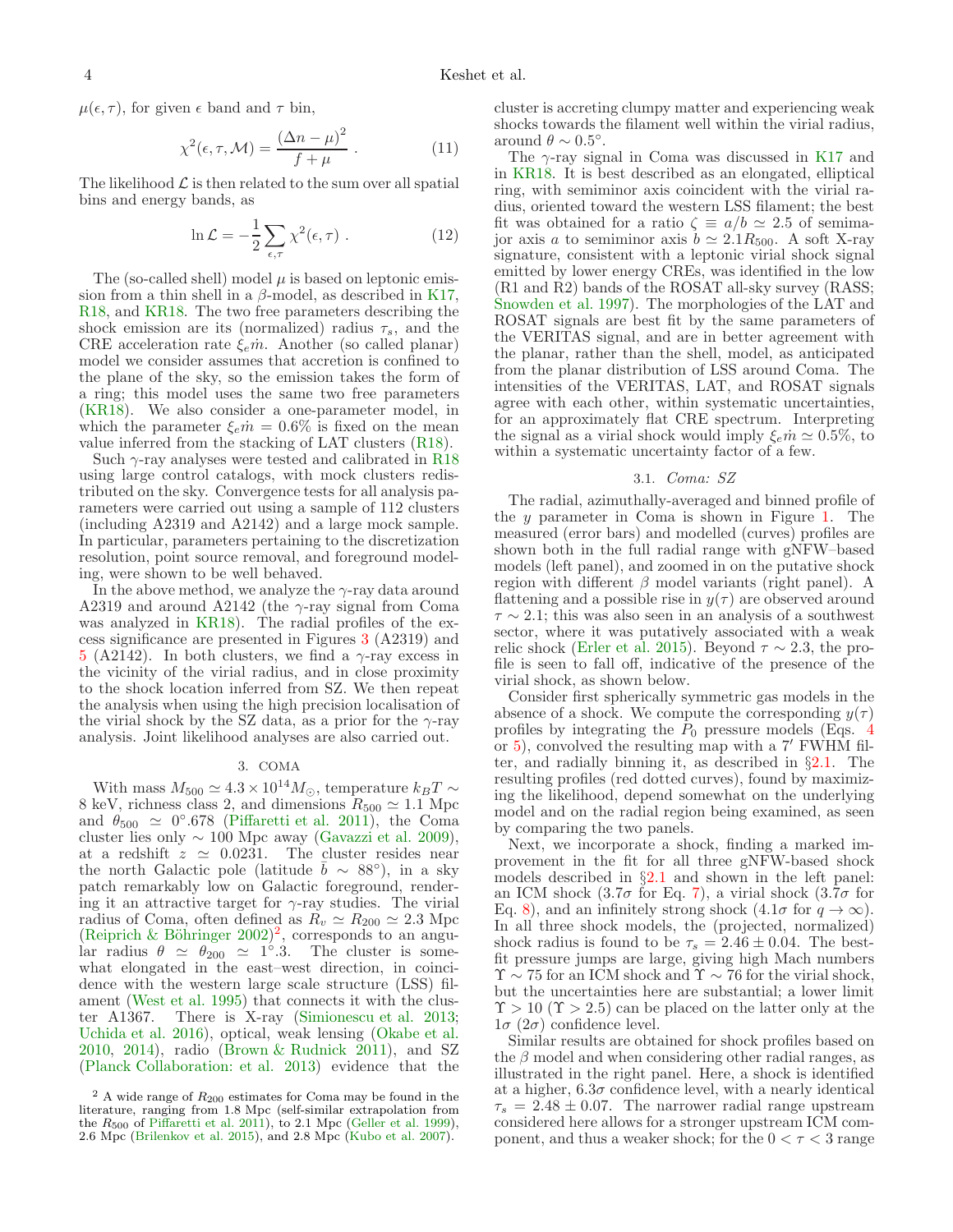

<span id="page-4-1"></span>FIG. 1.— Azimuthally-averaged radial profile of the y-parameter in Coma, measured with Planck (1 $\sigma$  error bars) and modeled both without (dotted red curve) and with (other curves) a virial shock, in particular a strong, Mach  $\Upsilon \to \infty$  spherical virial shock (purple solid curves; a dotted vertical curve shows the best-fit shock location). Models are based both on spherical gNFW (left panels) and isothermal β (right, zoomed in panels) profiles; the bottom panels show the fit residuals (slightly shifted τ, for visibility, in shock models). The left panels include models for an ICM shock (dot-dashed green) and a virial shock (dashed black) of finite Υ; but as the inferred shock is strong, the different shock curves largely overlap. The right panels also include models with sharp transitions from spherical to filamentary (dot-dashed green) and to prolate (dashed black) distribution.

used to produce the right panel we obtain a lower limit  $\Upsilon > 1.6$  ( $\Upsilon > 1.4$ ) at the  $1\sigma$  ( $2\sigma$ ) confidence level.

Next, we consider the possible presence of an additional inner ICM shock (subscript  $i$ ) inward of the virial shock (subscript  $s$ ), by generalizing Eq. [\(7\)](#page-2-0) according to

$$
P(r) = \begin{cases} P_0(r) & r < r_i; \\ q_i^{-1} P_0(r) & r_i < r < r_s; \\ (q_i q_s)^{-1} P_0(r_s) (r/r_s)^{-5/2} & r > r_s. \end{cases}
$$
 (13)

where  $r_{i,s}$  and  $q_{i,s}$  are the radii and pressure jumps of the two shocks; an analogous generalization is applied to Eq. [\(8\)](#page-2-1). The best fit for the putative, weak, inner shock gives a radius  $\tau_i = 1.6 \pm 0.2$  and a Mach number  $\Upsilon_i = 1.1^{+0.5}_{-0.1}$ . However, this shock is not detected at a significant level in the present, azimuthally averaged analysis. The parameters of the virial shock are not appreciably changed by incorporating the weak shock.

The radial flattening and possible rise around  $\tau \simeq$ 2.1 may suggest some underlying structure or morphological change. This could, in particular, be associated with the elongated leptonic signatures [\(K17](#page-8-12), [KR18\)](#page-8-9) and with evidence for non-sphericity in published SZ maps [\(Planck Collaboration: et al. 2013;](#page-8-39) Khatri  $&$  Gaspari 2016) of Coma. We therefore consider models for simple deviations from sphericity, as illustrated in the right panel. A sharp transition from spherical to prolate at some radius  $\tau_b$  (assuming  $\zeta = 2.5$ ) and a constant pressure between a sphere of radius  $\tau_b$ and a spheroidal with semiminor axis  $\tau_b$ ) gives a slightly (0.5σ) better fit with  $τ<sub>b</sub> ~ 2.3$ . A sharp transition from spherical to filamentary at some  $\tau_f$  gives a noticeably better fit (2.7 $\sigma$ ) for  $\tau_f \sim 1.9$ . A more detailed analysis is deferred to future work.

To test if the identification of the virial shock and its parameters are sensitive to the assumed model and its applicability at small radii, we repeat the analysis but restrict it to large,  $r > R_{500}$  radii only. The results are consistent with the full-range analysis, both in best-fit values and in confidence levels. We also examine SZ maps of the *Planck* collaboration [\(Planck Collaboration et al.](#page-8-18)

[2016\)](#page-8-18), extracted with the MILCA algorithm and binned by [Khatri & Gaspari](#page-8-20) [\(2016](#page-8-20), figure 2 therein; see discussion in §[6\)](#page-6-0); the results do not appreciably change.

#### 4. ABELL 2319

<span id="page-4-0"></span>Abell 2319 is the cluster with the highest signal-tonoise detection in the *Planck* SZ catalogs (SNR ∼ 50; [Planck Collaboration et al. 2016\)](#page-8-18). Here,  $M_{500} \simeq 5.8 \times$  $10^{14}M_{\odot}$ ,  $R_{500} \simeq 1250$  kpc,  $\theta_{500} \simeq 0^{\circ}.3205$ , and  $z \simeq$ 0.0557 [\(Piffaretti et al. 2011](#page-8-22)). Although a major merger was reported on small scales [\(O'Hara et al. 2004\)](#page-8-45), the cluster appears quite spherical in SZ [\(H19](#page-8-19)), so we analyze it as such. It is interesting to note that a sharp drop in thermal X-ray emission can be seen around  $r \sim 3$  Mpc (figure 2 in [Ghirardini et al. 2017\)](#page-8-21), possibly associated with the virial shock we discuss below.

#### 4.1. *A2319: SZ*

The radial, azimuthally averaged profile of the yparameter in A2319 was studied by [Ghirardini et al.](#page-8-21)  $(2017)$ . The profile, extracted as detailed in §[2.1,](#page-1-2) is shown in Figure [2.](#page-5-1) The slope becomes steeper around  $\tau \sim 2.5$ , and subsequently flattens beyond  $\tau \sim 2.8$ . Note the slight flattening around  $\tau \sim 2.3$ , just before the steepening; this is somewhat reminiscent of the more substantial flattening seen in Coma.

The profile was analyzed by [H19](#page-8-19) using the gNFW model, and found to harbor a virial shock at the  $8.6\sigma$ confidence level. This shock was identified at a radius  $\tau = 2.81 \pm 0.05$  (using the value of  $\theta_{500}$  adopted above) and was found to be very strong, with a lower limit  $\Upsilon > 3.25$  (at the  $2\sigma$  confidence level) on the Mach number. Here, we carry out a complementary analysis based on the  $\beta$  model.

We fit the profile by projecting, convolving, and binning the isothermal  $\beta$  model variants: without a shock (dotted red curve; Eq. [5\)](#page-2-4), with an ICM (dot-dashed green; Eq. [7\)](#page-2-0) or a virial (dashed black; Eq.  $8$ ) shock of finite Mach number, and with an arbitrarily strong shock (purple solid; in the  $q \to \infty$  limit). As the shock is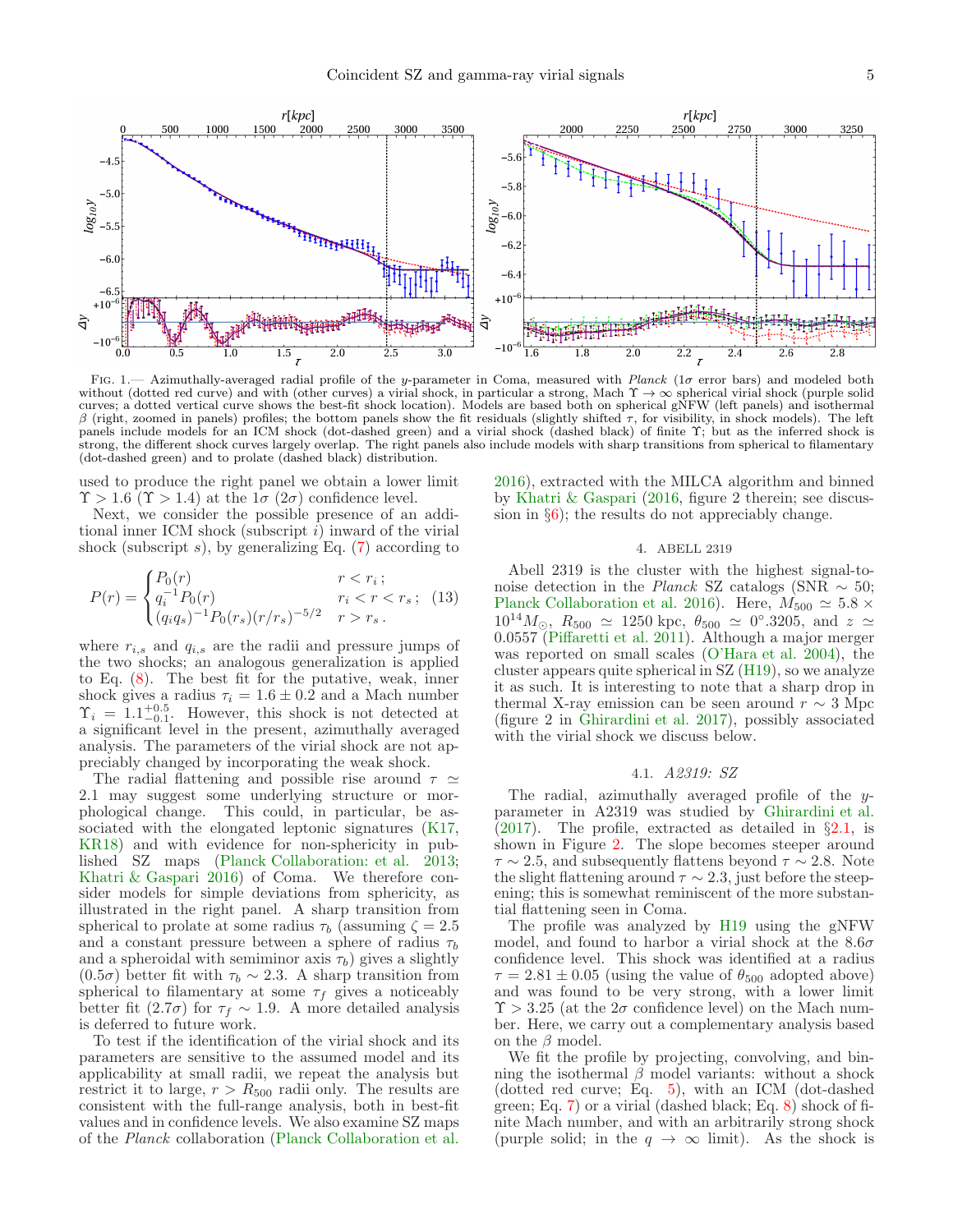

<span id="page-5-1"></span>FIG. 2.— SZ y-parameter in A2319 with  $\beta$ -model based profiles. (For an analogous figure based on the gNFW model, see [H19](#page-8-19).) Curves and notations are as in the left panel of Figure [1.](#page-4-1)

inferred to be strong, the different shock curves nearly overlap.

All models give a shock radius consistent with  $\tau_s$  =  $2.82 \pm 0.05$ , consistent also with the [H19](#page-8-19) result. The shock is again found to be strong, with a Mach lower limit  $\Upsilon > 10$  ( $\Upsilon > 1.6$ ) at the  $1\sigma(2\sigma)$  confidence level. The detection confidence level is very high, reaching  $14\sigma$ for the case of an asymptotically strong shock. This is higher than found with the gNFW model in H<sub>19</sub>, due to the simpler model and the wider radial extent taken into account.

To test if the shock detection is sensitive to the model and to its applicability at small radii, we repeat the analysis but restrict it to large,  $r > R_{500}$  radii only, as in the Coma analysis. Here too, the results do not significantly change with the when considering only large radii.

#### 4.2. *A2319:* γ*-rays*

The A2319 cluster lies near the Galactic plane, at a latitude  $\bar{b} \simeq 13.5^{\circ}$ . Due to the strong  $\gamma$ -ray Galactic foreground at such low latitudes, here we adopt a fixed (best-fit constant) foreground, and limit the analysis to the close vicinity of the cluster. A nearby point source (3FGL J1913.9+4441) further limits the available analysis area, so we use only a 90%, rather than 95%, PSF masking. The significance of the  $\gamma$ -ray excess emission is presented in Figure [3.](#page-5-2)

An excess of  $\sim 2.2\sigma$  can be seen in Figure [3](#page-5-2) in the  $2 < \tau < 2.5$  bin. This is the same bin that showed a strong excess in the stacked LAT signal of [R18](#page-8-11). Note that the mock clusters in the control samples of [R18](#page-8-11) show no such feature.

We model the signal using the spherical accretion shock model of [R18](#page-8-11) and adopting the  $\beta$ -model parameters of [Fukazawa et al.](#page-8-46) [\(2004\)](#page-8-46), in order to translate the emitted  $\gamma$ -ray flux to electron acceleration rate  $\xi_e \dot{m}$ . The inferred shock radius is  $\tau_s = 2.9^{+0.3}_{-0.4}$ , somewhat larger than in the stacked clusters of [R18](#page-8-11), but consistent with the SZ result for this cluster (illustrated by the proximity of the vertical lines in Figure [3\)](#page-5-2).

The inferred acceleration rate is  $\xi_e \dot{m} = (0.4 \pm 0.2)\%$ , consistent with previous estimates in other clusters [\(K17](#page-8-12), [R18](#page-8-11), and [KR18\)](#page-8-9). The TS-based significance (omitting the innermost,  $\tau$  < 0.5 bin, which is adversely affected



<span id="page-5-2"></span>FIG. 3.— The co-added significance of Eq.  $(10)$  in A2319 is shown for bins of width  $\Delta \tau = 0.5$  (circles, with solid blue line to guide the eye). Also shown are the results (with best fit parameters) of the ring model (diamonds, with green dot-dashed curves to guide the eye and to show the  $1\sigma$  intervals). The best-fit position of the γ-ray (SZ) virial shock is shown by a red dotted (black dashed) vertical line.

by point source masking) is low,  $1.2\sigma$ , but this is mainly driven by the spectral dependence, which may be contaminated at such low latitudes. One may adopt the mean acceleration efficiency inferred from the stacking of LAT clusters,  $\xi_e \dot{m} \simeq 0.6\%$ , as a prior for the  $\gamma$ -ray analysis. This slightly raises the significance of shock detection to 1.6 $\sigma$ , giving  $\tau_s = 3.0 \pm 0.3$ .

The overlap between SZ and  $\gamma$ -ray estimates for the shock radius supports the viability of the  $\gamma$ -ray signal. We may use the SZ result, which tightly constrains the shock radius as  $\tau_s = 2.82 \pm 0.05$ , as a prior for the  $\gamma$ -ray analysis. This slightly raises the significance of shock detection in LAT  $\gamma$ -rays to 1.7 $\sigma$ , leaving the acceleration rate estimate  $\xi_e \dot{m} = (0.4 \pm 0.2)\%$  unchanged. As expected, a joint  $SZ-\gamma$ -ray analysis yields a combined shock detection at a very high ( $> 9\sigma$ ) confidence level, due to the high significance of the SZ signal.

As a consistency check, we examine a planar leptonic model (as invoked for Coma in [KR18](#page-8-9)), in which the shock is assumed to be confined to the plane of the sky. As expected, such a planar model does not provide a better fit for A2319.

#### 5. ABELL 2142

<span id="page-5-0"></span>Abell 2142 is the largest and most massive of the three clusters, with  $M_{500} \simeq 8.15 \times 10^{14} M_{\odot}$ ,  $r_{500} \simeq 1380$  kpc,  $\theta_{500} \simeq 0^{\circ}.2297$ . At a redshift  $z \simeq 0.0894$ , the cluster shows a very dense core and substantial surrounding substructure [\(Einasto et al. 2015\)](#page-8-47). The cluster appears quite spherical in SZ, so we analyze it as such.

### 5.1. *A2142: SZ*

The radial, azimuthally averaged profile of the yparameter in A2142, extracted as detailed in §[2.1,](#page-1-2) is shown in Figure [4.](#page-6-1) A steepening can be seen around  $\tau \sim 1.6$ , flattening beyond  $\tau \sim 2.2$ . Here, the flattening seen just inward of the steepening (compare the data points to the non-shock, dotted-red curve) is very modest.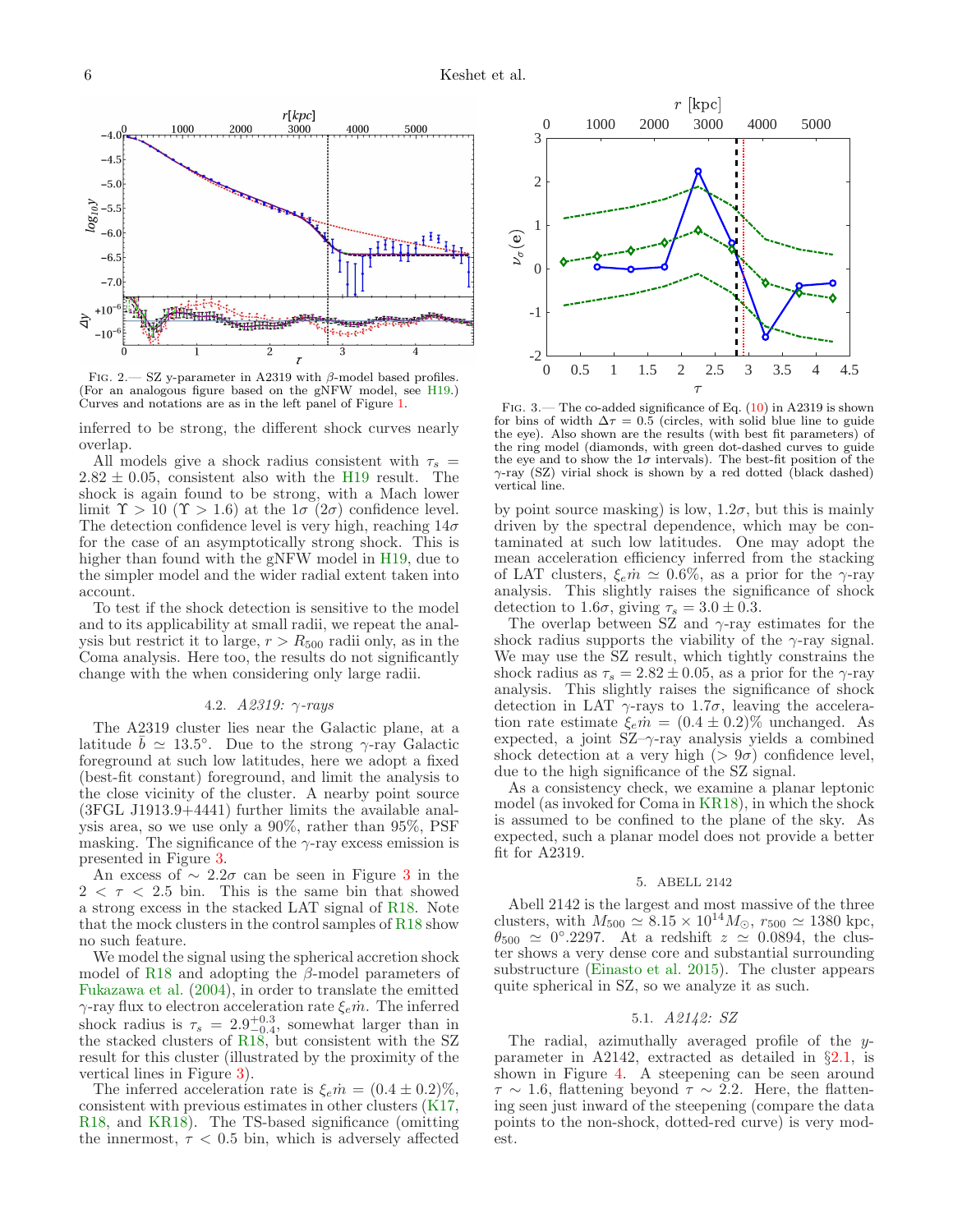

<span id="page-6-1"></span>Fig. 4.— SZ y-parameter in A2142 with gNFW based models. Curves and notations are as in the left panel of Figure [1.](#page-4-1)

We first fit the profile with the gNFW-based models. Adding a shock provides a better fit to the data in all three shock variants. A strong virial shock is detected at the  $3.1\sigma$  confidence level. All three shock models are consistent with a shock radius  $\tau_s = 1.89 \pm 0.06$ . Beyond this radius, some upstream component may still be included in the fit, so the Mach number in principle does not have to be very high; the inferred lower limit is  $\Upsilon > 2.2$  ( $\Upsilon > 1.9$ ) at the  $1\sigma$  ( $2\sigma$ ) confidence level.

We test if the shock detection is sensitive to the model and to its applicability at small radii. First, we repeat the analysis, using the  $\beta$  model instead of the gNFW model; the results do not change significantly. Next, we restrict the analysis to large,  $r > R_{500}$  radii only; again, the results remain similar.

# 5.2. *A2142:* γ*-rays*

As A2142 lies at an intermediate latitude ( $\bar{b} \simeq 48.7^{\circ}$ ), here we adopt our nominal, fourth-order polynomial as in [R18,](#page-8-11) with a 95% point-source masking. The analysis is otherwise identical to that of A2319. The significance of the  $\gamma$ -ray excess emission is shown and modeled in Figure [5.](#page-6-2)

Again, an excess of  $\sim 2.2\sigma$  can be seen in the 2 <  $\tau$  < 2.5 bin — the same bin showing excess emission in A2319 and in the stacked clusters in [R18](#page-8-11). The TSbased significance of the excess is  $2.2\sigma$  (omitting the innermost,  $\tau$  < 0.5 bin due to possible contamination by one high energy photon; see below). The inferred shock radius is  $\tau_s = 2.2^{+0.2}_{-0.3}$ , and the acceleration rate is  $\xi_e \dot{m} = (0.7 \pm 0.3)\%$ , consistent with, and marginally higher than, estimated in other clusters. We may again use the mean value  $\xi_e \dot{m} \simeq 0.6\%$  inferred from the stacking of LAT clusters as a prior for the analysis, yielding a 2.6 $\sigma$  detection of a shock at  $\tau_s \simeq 2.2$ .

The  $\tau_s$  estimates from SZ and from  $\gamma$ -rays are again consistent with each other within  $1\sigma$ . Using the tightly constrained value  $\tau = 1.89 \pm 0.06$  from the SZ profile as a prior for the  $\gamma$ -ray analysis marginally raises the  $\gamma$ -ray significance to  $2.3\sigma$ ; the corresponding acceleration rate is  $\xi_e m = (0.60^{+0.36}_{-0.25})\%$ . A joint SZ and  $\gamma$ -ray analysis yields a virial shock signal at the  $3.5\sigma$  confidence level. If we fix  $\xi_e \dot{m} = 0.6\%$  to the stacking value, the joint confidence increases to  $3.9\sigma$ .

As expected, replacing the shell model with the planar



<span id="page-6-2"></span>Fig. 5.— Same as Figure [3,](#page-5-2) but for A2142.

model does not improve the fit for A2142. The  $\sim 3.3\sigma$ excess evident in Figure [5](#page-6-2) at the innermost,  $\tau < 0.5$  bin is almost entirely due to the single photon detected in the highest energy band; its significance is inflated due to the low foreground expected at such a small bin.

#### 6. SUMMARY AND DISCUSSION

<span id="page-6-0"></span>Motivated by the detection of leptonic signals from the virial shocks of galaxy clusters [\(K17,](#page-8-12) [R18](#page-8-11), and [KR18](#page-8-9)) and by preliminary evidence for a morphological coincidence between this leptonic emission and an SZ cutoff on the y-parameter  $(K17)$ , we present a joint analysis of SZ data from *Planck* (Figures [1,](#page-4-1) [2,](#page-5-1) and [4\)](#page-6-1) and of  $\gamma$ -ray data from the LAT (Figures [3](#page-5-2) and [5\)](#page-6-2). The analysis focuses on Coma (Figure [1\)](#page-4-1) and A2319 (Figures [2–](#page-5-1)[3\)](#page-5-2), for which γ-ray or SZ virial signals were already published, and supplements them with a new joint analysis of  $\gamma$ -ray and SZ data in A2142 (Figures  $4-5$ ), selected by its high mass and by data availability. Our results are summarized in Table [1.](#page-7-1)

The imprint of the virial shock on the radial profile of the SZ y-parameter is detected at fairly high confidence levels in all three clusters, reaching  $8.6\sigma$  in A2319 [\(H19](#page-8-19)),  $4.1\sigma$  in Coma, and  $3.1\sigma$  in A2142. These confidence levels are obtained with gNFW-based models; comparable or higher confidence levels are found when using the simple  $\beta$  models, instead. When incorporating the virial shock in either gNFW or  $\beta$  models, they fit the data well in all cases. Consistent shock parameters are inferred from the different model variants, even when masking small or large radii.

The LAT  $\gamma$ -ray excess near the virial radius is found to be  $2.2\sigma$ , or slightly higher, in all three clusters. Such confidence levels are to be expected, based on previous studies [\(R18,](#page-8-11) [KR18\)](#page-8-9), when analysing an individual cluster, due to the limited photon statistics, the instrumental point spread function, and the strong Galactic foreground. The TS-based statistics show comparable significance levels, except in A2319, which suffers from a considerable Galactic foreground due to its low latitude. Adopting the mean CRE acceleration rate inferred from a previous stacking of LAT clusters [\(R18](#page-8-11)) reduces the fit to a one-parameter model, raising the significance of shock detection in all cases.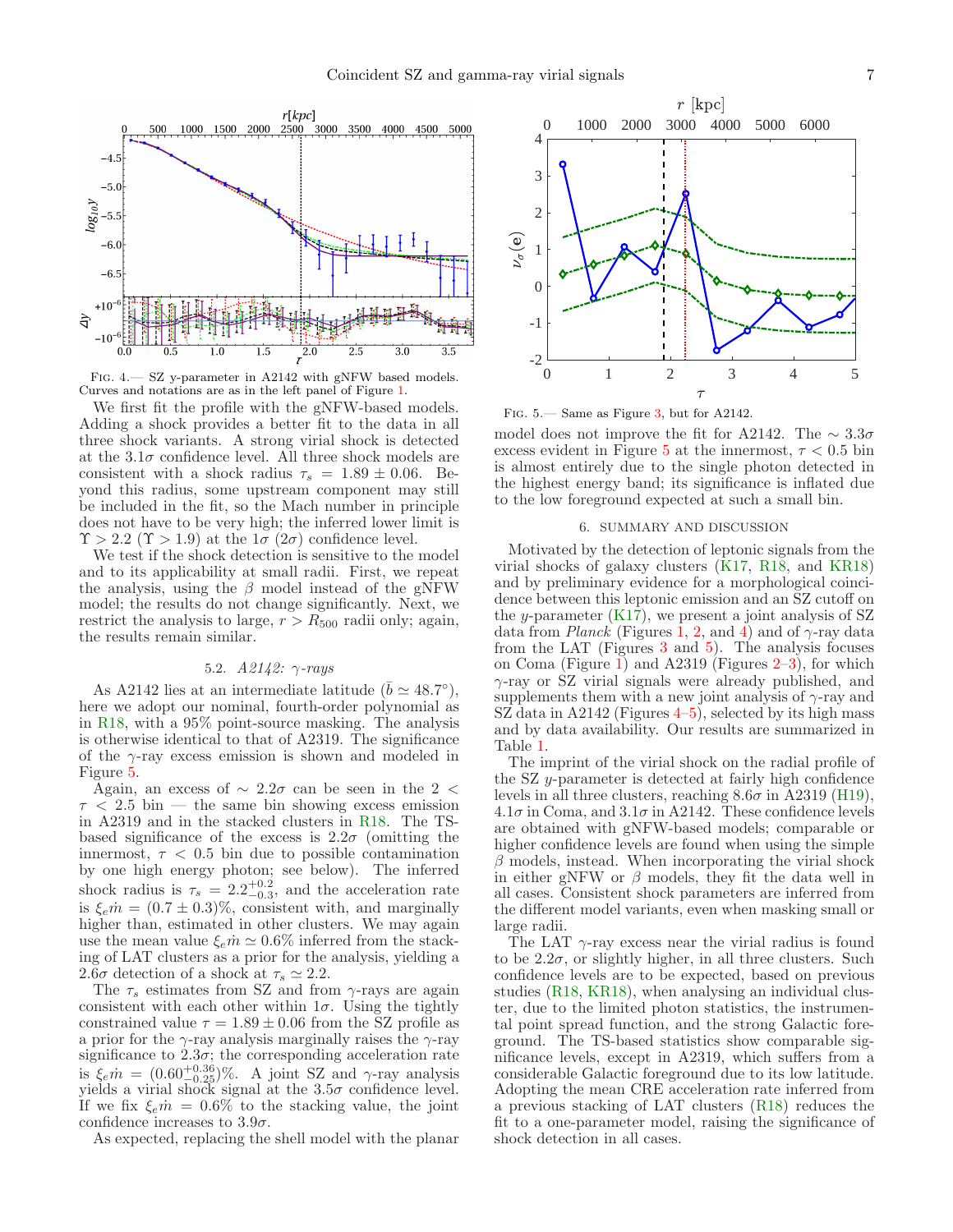TABLE 1 CLUSTER AND VIRIAL SHOCK PARAMETERS IN THE  $SZ$  AND  $\gamma$ -RAY ANALYSES.

<span id="page-7-1"></span>

| Parameter                              | Coma                              | A2319               | A2142               |
|----------------------------------------|-----------------------------------|---------------------|---------------------|
| Redshift z                             | 0.0231                            | 0.0577              | 0.0894              |
| Radius $r_{500}$ [Mpc]                 | 1.14                              | 1.25                | 1.38                |
| Mass $M_{500}$ [ $10^{14} M_{\odot}$ ] | 4.28                              | 5.83                | 8.15                |
| SZ scaled shock radius $\tau_s$        | $2.46 \pm 0.04$                   | $2.82 \pm 0.05$     | $1.89 \pm 0.06$     |
| SZ shock significance (TS)             | $4.1\sigma$                       | $14\sigma$          | $3.1\sigma$         |
| Mach number limit $(1\sigma)$          | 10                                | 10                  | 2.2                 |
| Mach number limit $(2\sigma)$          | 2.5                               | $1.6\,$             | 1.9                 |
| LAT excess significance                | $3.4\sigma$                       | $2.2\sigma$         | $2.2\sigma$         |
| LAT shock significance (TS)            | $2.5\sigma$                       | $1.2\sigma$         | $2.2\sigma$         |
| LAT constrained significance (TS)      |                                   | $1.7\sigma$         | $3.9\sigma$         |
| LAT shock radius $\tau$                | $> \tau_b = 2.14^{+0.07}_{-0.06}$ | $2.9^{+0.3}_{-0.4}$ | $2.2^{+0.2}_{-0.3}$ |
| Acceleration rate $\xi_e m$ [1%]       | $0.19 \pm 0.07$                   | $0.4 \pm 0.2$       | $0.7 \pm 0.3$       |

The detection of the  $\gamma$ -ray and SZ signals, and their interpretation as associated with each other and arising from the virial shock, are further supported by the inferred radii and properties of the virial shocks. First, while the shock radius  $\tau_s$  is treated as a free parameter in each analysis of each cluster, it is found to be near the virial radius in all cases. Second, while in each cluster  $\tau_s$  is treated independently in  $\gamma$ -ray and SZ analyses, the two values are found to be consistent with each other, within  $1\sigma$ , in A2319 and A2142 (illustrated by the proximity of the vertical lines in Figures [3](#page-5-2) and [5\)](#page-6-2); in Coma, non-sphericity complicates the comparison. Third, the shock Mach numbers are found to be high, as expected in a virial shock. And fourth, the acceleration rates  $\xi_e \dot{m}$ inferred from the  $\gamma$ -ray signals are consistent among the three clusters (see discussion below) and with previous studies.

The SZ signature of a virial shock can be used to boost the sensitivity for the detection of the leptonic emission from the shock, or vice versa. One option is to use the shock radius inferred from SZ as a prior for the  $\gamma$ -ray analysis. Another option is to carry out a joint  $SZ-\gamma$ -ray analysis. Both methods are shown to raise the significance of the  $\gamma$ -ray detection. For example, a joint analysis of A2142 yields a  $3.5\sigma$  shock detection. Further fixing the acceleration rate on the value inferred from stacking other clusters yields a higher,  $3.9\sigma$  signal.

The SZ signals upstream of the shock are found to be near or below the background. Consequently, the inferred shock parameters are insensitive to assumptions on the upstream plasma. Lower limits can still be imposed on the strength of the virial shock. However, due to the uncertain foreground level and the low signal-tonoise near and beyond the virial radius, we are only able to impose lower limits with substantial uncertainty; the 2σ upper limits are of order  $\Upsilon \sim 2$ .

The acceleration rates  $\xi_e \dot{m}$  inferred in the three clusters support previous estimates of order a few 0.1%. Modeling the SZ signal and the distributions of galaxies near the virial shock, one can measure  $\dot{m}$  and break its degeneracy with  $\xi_e$ . For example, in A2319, the accre-tion rate was estimated [\(H19\)](#page-8-19) as  $\dot{m}_{200} \simeq 2.0$ . Adopting the  $\beta$  model scalings [\(R18\)](#page-8-11)  $m \propto \delta^{1/2} \propto r_\delta^{-1}$ , the accretion rate at the A2319 shock is found to be  $\dot{m}_{63} \simeq 1.1$ , which gives  $\xi_e \simeq 0.5\%$  in this cluster.

<span id="page-7-2"></span>We find that the parameters of both gNFW and  $\beta$  models change substantially when taking into account the presence of a shock. This suggests that when modeling

data beyond  $\sim 1.5R_{500}$ , the projected effect of the virial shock must be taken into account.

Some flattening of the *y*-parameter profile is seen just inward of the virial shock. This is most pronounced in Coma, but is also seen in A2319, and possibly also in A2142. The flattening may be associated with recently accreted substructure or with a change in morphology, as suggested by the improved fit obtained for Coma when adding a filamentary component.

We find that the presence and parameters of the virial shocks can be inferred from the SZ data using the  $\beta$ model, without invoking the more complicated gNFW model; the results of the two approaches are consistent with each other. We similarly examine if the error bars  $\sigma_d(y_i)$ , representing the diagonal of the covariance matrix, can be used to give a reasonable estimate of the uncertainties even without accounting for the off-diagonal terms. We find that for the parameters used in this study, the correlations among neighboring bins in the radial y parameter profile can be approximately accounted for by co-adding to each diagonal term the mean differences in y between the neighboring bins,  $\sigma(y_j)^2 = \sigma_d(y_j)^2 + (y_j - y_{j+1})^2/2 + (y_j - y_{j-1})^2/2.$ This is analogous to accounting for an unknown position within the radial bin. In this approximate method, we can analyze previously published y parameter profiles [\(Khatri & Gaspari 2016;](#page-8-20) [Ghirardini et al. 2017\)](#page-8-21), recovering the same results obtained here from the full analysis.

We note that the acceleration rates  $\xi_e \dot{m}$  inferred in the three cluster seemingly show a mild correlation with the cluster mass,  $M_{500}$ . However, this tendency is not significant, and was not found among the 112 clusters analyzed by [R18](#page-8-11). Furthermore, the rate inferred in Coma pertains to a different, prolate model, so there is a considerable systematic uncertainty when comparing it to the other clusters.

<span id="page-7-0"></span>We thank C. Tchernin and A. Zitrin for helpful discussions. This research was supported by the Israel Science Foundation (ISF grant No. 1769/15), by the IAEC-UPBC joint research foundation (grant No. 300/18), and by the GIF (grant I-1362-303.7/2016). G.H. acknowledge support from Spanish Ministerio de Economía and Competitividad (MINECO) through grant number AYA2015- 66211-C2-2.